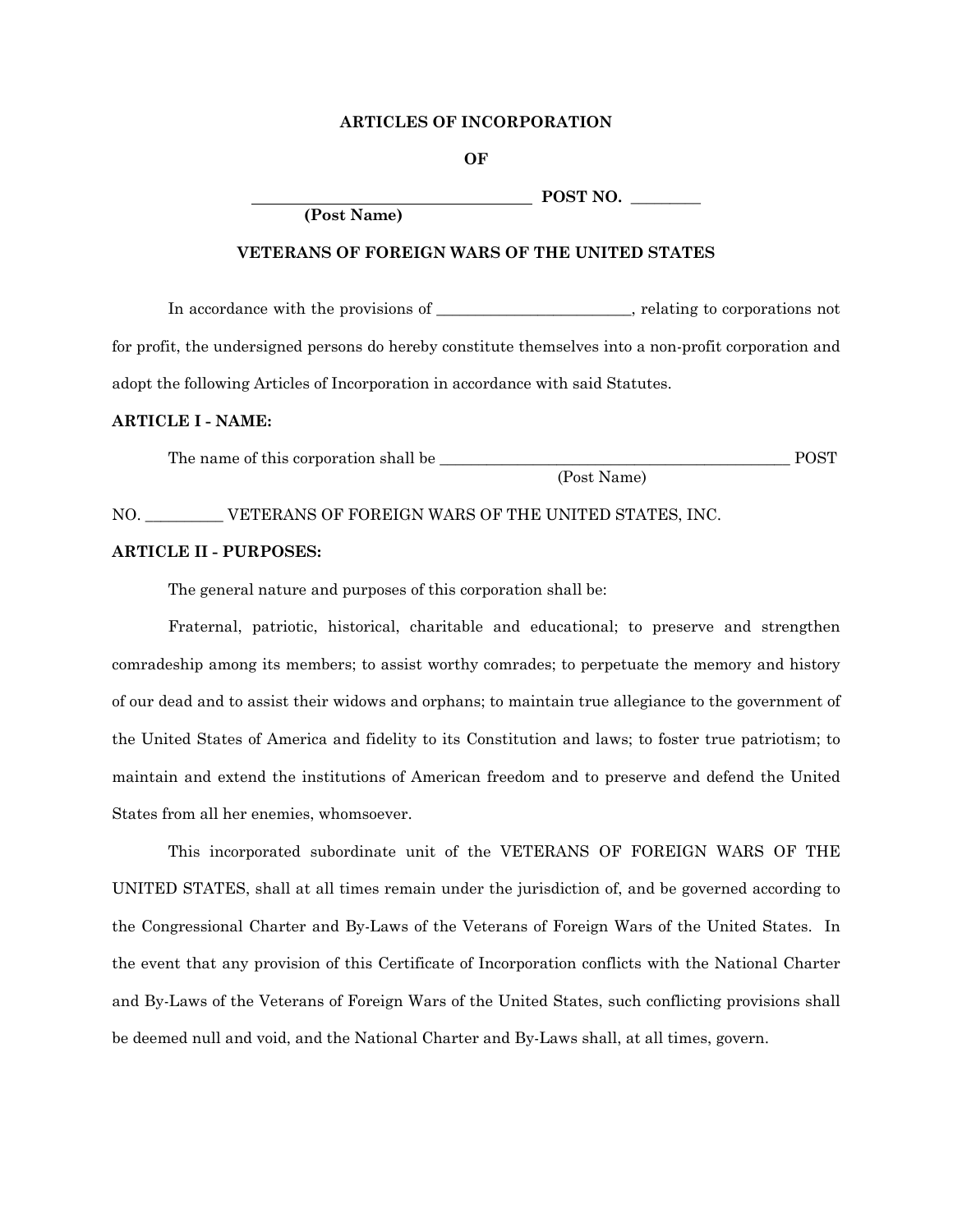## **ARTICLE III - MEMBERSHIP:**

The active and voting membership of this corporation shall at all times consist of and be confined to the active membership in good standing in \_\_\_\_\_\_\_\_\_\_\_\_\_\_\_\_\_\_\_\_\_\_\_\_\_\_\_\_\_\_\_\_\_ POST NO. \_\_\_\_\_\_\_\_ VETERANS OF FOREIGN WARS OF THE UNITED STATES, with eligibility to, acquiring of, suspension from, and discontinuance of membership being in accordance with the National Charter and By-Laws of the Veterans of Foreign Wars of the United States.

## **ARTICLE IV - INCORPORATORS:**

The names and residences of the incorporators of this Corporation are as follows:

| Post Commander:          |        |           |  |
|--------------------------|--------|-----------|--|
|                          | (Name) | (Address) |  |
| Post Sr. Vice Commander: |        |           |  |
|                          | (Name) | (Address) |  |
| Post Quartermaster:      |        |           |  |
|                          | (Name) | (Address) |  |

### **ARTICLE V - MANAGEMENT & ELECTIONS:**

 The Board of Directors shall manage the affairs of this Corporation and shall consist of the Post Commander, the Post Sr. Vice Commander, and the Post Quartermaster, and they shall be elected at a regular meeting of the Post to be held during the month of April each and every year in accordance with the By-Laws of the Veterans of Foreign Wars of the United States. Actions of the Board of Directors as set forth herein shall be at all times subject to the approval of the Post.

# **ARTICLE VI - OFFICERS:**

 The names and addresses of the Officers of the Post who are to serve as Officers of the Corporation until their successors are duly elected and installed, are as follows:

| (Name)                             | (Address) |
|------------------------------------|-----------|
| who shall serve as President.      |           |
| Post Sr. Vice Commander:           |           |
| (Name)                             | (Address) |
| who shall serve as Vice President. |           |
| Post Adjutant:                     |           |
| (Name)                             | (Address) |
| who shall serve as Secretary.      |           |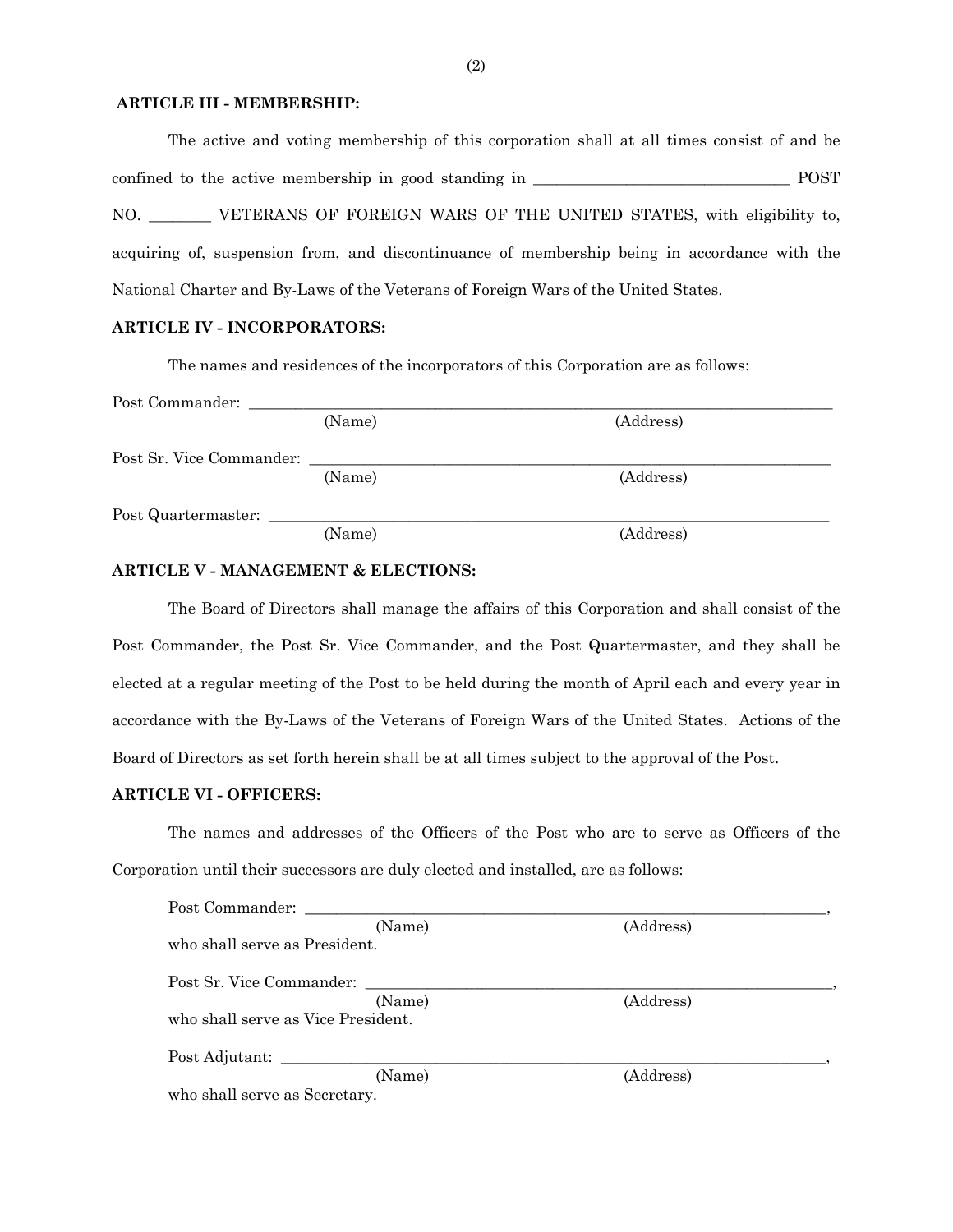Post Quartermaster:

|                               | (Name) | (Address) |
|-------------------------------|--------|-----------|
| who shall serve as Treasurer. |        |           |

 All of the above shall be elected at a regular meeting of the Post to be held during the month of April of each and every year, except the Post Adjutant who shall be appointed by the Post Commander on the night of installation or as soon thereafter as possible.

# **ARTICLE VII - INITIAL BOARD OF DIRECTORS:**

 This corporation shall have not less than three (3) Directors and the initial Board of Directors shall be as follows:

| Post Commander:          |        |           | Director |
|--------------------------|--------|-----------|----------|
|                          | (Name) | (Address) |          |
| Post Sr. Vice Commander: |        |           | Director |
|                          | (Name) | (Address) |          |
| Post Quartermaster:      |        |           | Director |
|                          | (Name) | (Address) |          |

 The above Directors shall serve until the next election of Post Officers during the month of April of each and every year and who, by virtue of their office, shall serve as Directors of the Corporation.

### **ARTICLE VIII - BY-LAWS:**

By-Laws for this corporation may be made, altered, or rescinded after presentation to the Post by any member in good standing and approved by a two-thirds (2/3) vote of the Post Membership present and in good standing at a noticed meeting. However, said By-Laws shall not conflict with the National Charter, By-Laws and Manual of Procedure of the Veterans of Foreign Wars of the United States, nor shall they conflict with the By-Laws of the Department having jurisdiction and providing further a copy of same shall be forwarded, through channels, and reviewed by the Commander-in-Chief before becoming effective.

## **ARTICLE IX - AMENDMENTS TO ARTICLES OF INCORPORATION:**

Amendments to these Articles of Incorporation may be made after presentation to the Post by any member in good standing and approved by a two-thirds (2/3) vote of the Post Membership present and in good standing at a noticed meeting. However, said Amendments to the Articles of Incorporation shall be in accordance with the Laws of the State, and in accordance with the National